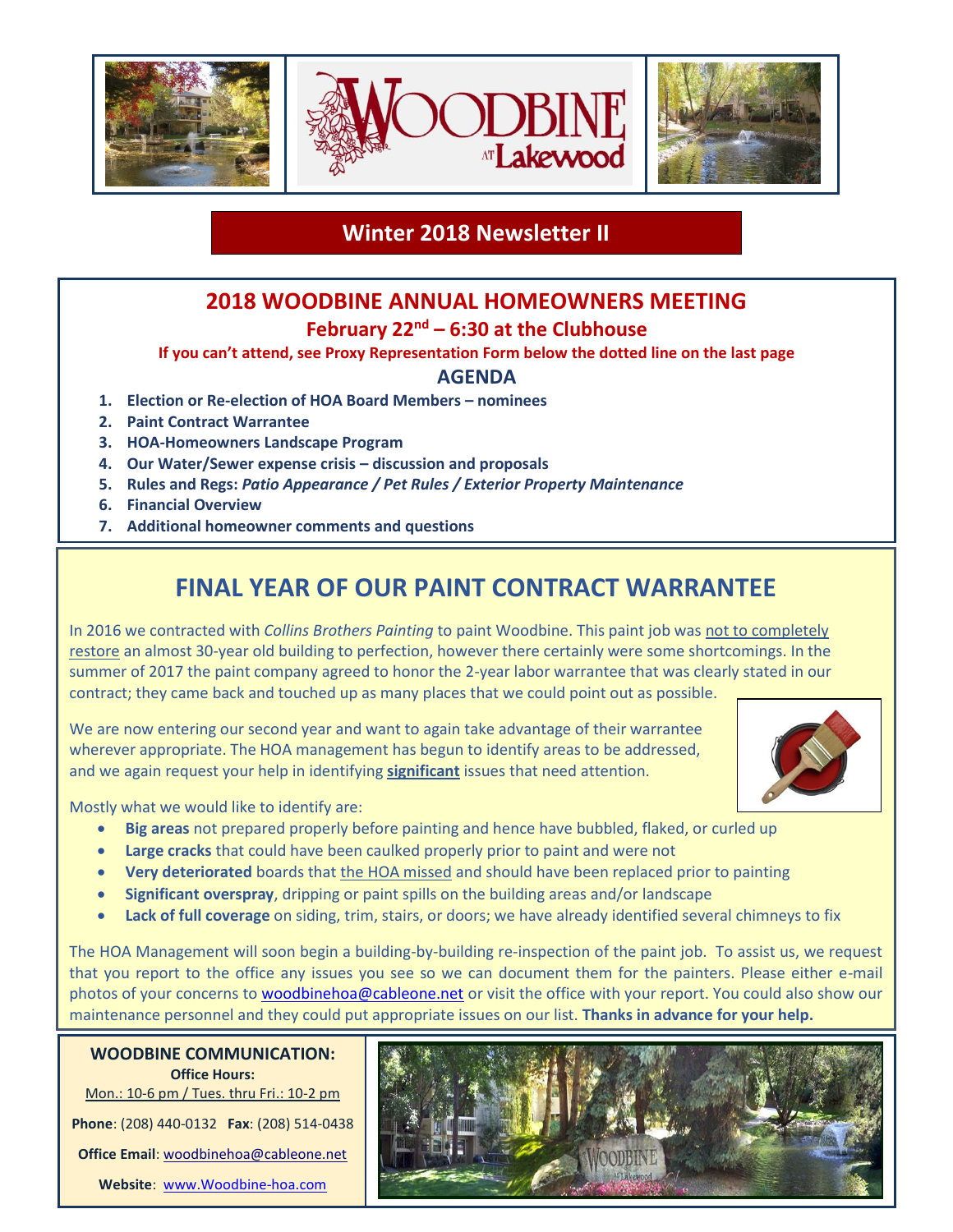## **Woodbine HOA-Homeowner Landscape Program**

A couple of years ago, the HOA Board agreed to consider homeowner requests for landscape upgrades if a proposal was made whereby the **homeowner would pay for the materials** (plants, trees, ground cover, etc.) and the **HOA would provide labor for planting or installation of ground cover**. This has successfully been done in a few cases so far.

Homeowners might want to consult an expert before choosing planting material and location because **the HOA will not be liable for plant or tree failure.**

Proposals need:

- To be in writing and potentially include diagrams and plant names
- To state that materials will be delivered to the site, or pick-up will be added to the homeowner cost
- To have materials in harmony with the Woodbine environment; for example, there are 4 types of ground cover at Woodbine and uniformity is preferred. Wood chips are cheaper but require regular replenishment.
- To acknowledge that any sprinkler modification requirements would be at homeowner expense
- To be reasonable in scope and economics for the HOA. Large scale renovation of landscape could significantly impact the HOA budget. Homeowners can have the opportunity to pay extra for approved larger projects.
- To be done at a discretionary time for the HOA depending on the season and other priority work

**Submit your proposal to the management office if you wish to participate in this program**

# 1010101010101010

## **Woodbine Water Woes – Summary of the Situation**

Over the past few years one of the most significant expenses for Woodbine has been the water bill, which directly affects the sewer bill. The HOA pays for resident water usage. **Total water/sewer costs in 2017 for Woodbine were 23.7% of total operating expenses!**

A major problem has been the unpredictable main line leaks caused by aging underground pipes. Since 2013 woodbine has incurred 22 main line leaks and the repairs have cost \$52,135! After fixing numerous leaks we applied to Suez Water and Boise City Utilities (sewer) for rebates but received **only \$516.98 in credits**. We also had some of our meters evaluated for accuracy and had our sewer bills audited for correct calculations; the results presented to us was everything is proper according to utility formulas.

We have identified comparatively high usage buildings as related to the number of occupants and will begin **looking for underground leaks that are not currently obvious.** One method to start this is to have all occupants at a certain date and time refrain from using water for about half an hour. We then can check the building meter and see if it is still calculating water usage, which would indicate an outside leak maybe under the building somewhere.

Additionally, **we would like to perform water audits on individual condos to check for leaks, dripping faucets and/or showers, and running toilets and we need homeowner cooperation to do this.** We would then make recommendations if we find any water being wasted. Every dollar we save on water is a dollar we could use to maintain and upgrade our property. **Please do your part to make every drop count and conserve.** 

**Ways to conserve:**

- Install newer toilet that uses less than 1.6 gallons per flush
- Wash only full loads of clothes and dishes
- Turn off the water while soaping hands or brushing teeth or scrubbing dishes
- Put faucet aerators on the sink faucets
- Use a low flow showerhead
- Take shorter showers five minutes or less
- Get an Energy Star washing machine or dishwasher if you are replacing your current one

**A big water guzzler: LEAKY TOILETS**. **Tip:** add 12 drops of food coloring into the tank, and if color appears in the bowl one hour later, your toilet is leaking. **Please get this fixed asap.** Dripping faucets too! We can help at rates much cheaper than a professional plumber; just contact the management office.



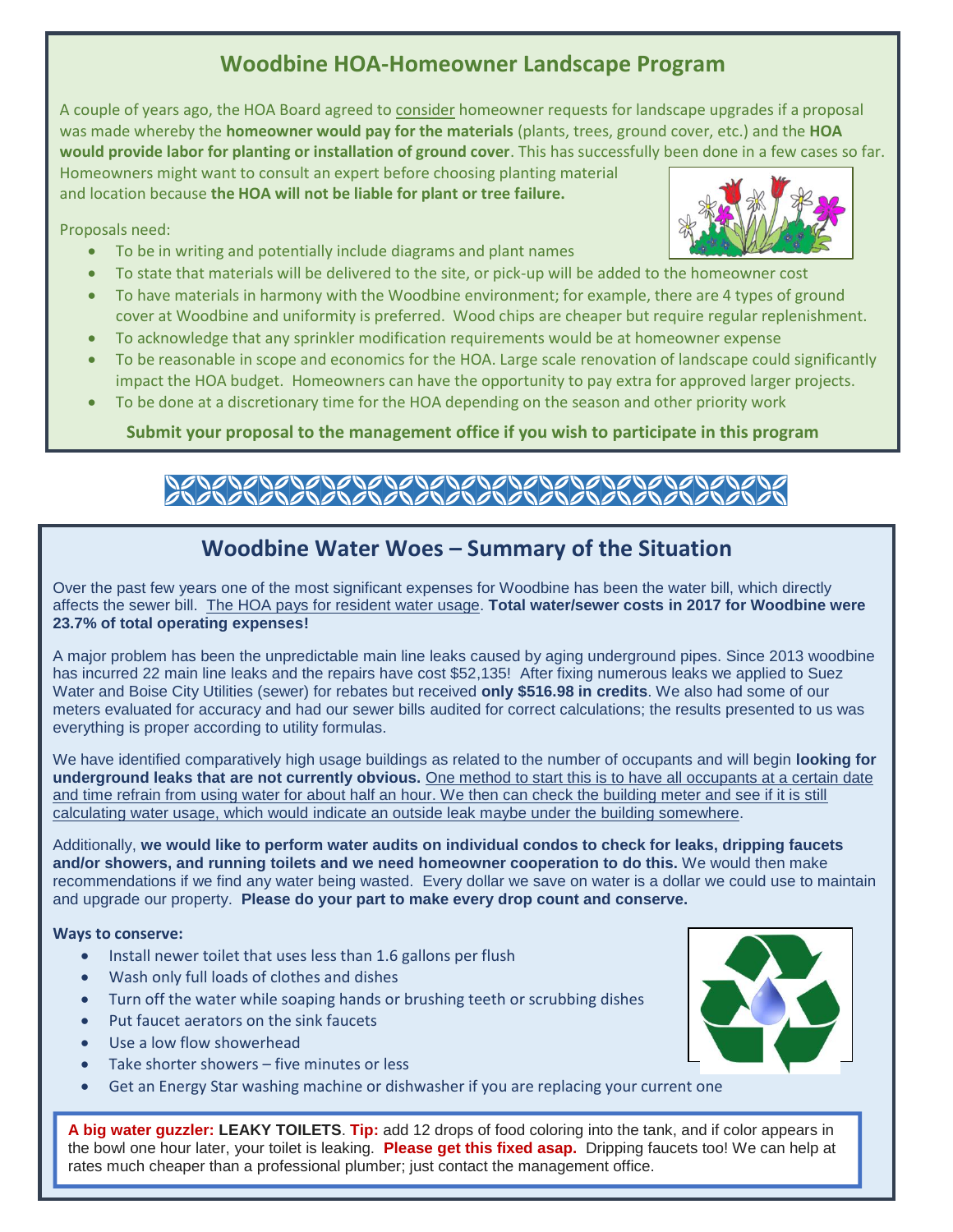## **Reminders of some important points from the Woodbine Rules and Regulations**

*The Woodbine Rules and Regulations are on the website (Woodbine-HOA.com) or available in the management office.*

#### **PATIO APPEARANCE**

► "*Owners and residents shall keep all areas of the premises clean, sanitary, and free from debris and garbage. Each owner shall keep his or her unit in a firstclass state of preservation and cleanliness. Litter of any kind, especially cigarette butts, shall not be thrown on the ground."*

► "*Only outdoor furniture, barbeques, potted plants and bicycles may be placed on patios or balconies. Canvas, plastic, or other tarps are prohibited except for custommade covers for barbeques and other patio furniture. This includes balcony railing screens made of bamboo, wire, etc. or unapproved patio fencing*. *Excessive outdoor decoration must be removed upon HOA Board request."*

► "*Trees, shrubs, or other vegetation shall not be removed from any common areas or limited common areas. All potted plants or furniture on patios or limited common areas shall be placed so they do not interfere* 

*with lawn or snow removal equipment."*

#### **PET RULES … (again!)**

*"No animal, other than common household pets (not to exceed two), shall be kept or maintained in any unit. Common household pets are limited to dogs, cats, birds, hamsters, fish, and turtles. Animals shall not be kept, bred, or maintained for commercial purposes."*

*"All animals will be kept clean, quiet, and controlled. Each homeowner or tenant is responsible for promptly cleaning up after his or her own animal."*

*"All animals are to be confined to residents' unit, balcony or patio and are not permitted outside unless on a leash. No animals may be kept chained outside the unit."*

#### **EXTERIOR PROPERTY MAINTENANCE**

► While it is generally understood that your HOA dues are used to maintain the exterior of your condo, this is not always the case. Please note the following points from the *Declaration of Condominiums,* available in the Legal Documents section of the Woodbine website.

**Section 8.2 "***The Association shall be responsible for the maintenance and repair of exterior surfaces of Building and improvements, but only those as original construct by Declarant…"*

**Section 8.***3 (a) Patios and porches … the maintenance, repair, and expenses of the patios shall be the sole responsibility of the individual Owner."*

**Section 8.***3 (b) The air-conditioning units for Units whether or not they project over or are placed on Common Area … shall be maintained by the respective Unit Owner.*

It is assumed that prior to purchase of a Woodbine condo that an owner or their real estate agent would read and understand the *CC&R's, Declaration of Condominiums, the Bylaws and Woodbine Rules and Regulations* which contain the legal guidelines to live at Woodbine. Again, these all are on the website and the management office can help you retrieve them if you need assistance.

#### **NOT INTERESTED IN ELECTRONIC COMMUNICATION?**

It has come to our attention that some residents are not attuned to the internet, don't use email, or do not want to look our website. To address those few we have now installed **new flyer boxes** at each mailbox area and put **another bulletin board** outside the office. You could also request that we post mail important announcements.

#### **WOODBINE CONDOMINIUMS PROPERTY INFORMATION**

#### **Office Address: Property Management: Contact Information:**

Woodbine HOA Pro Management, LLC **Office Phone:** (208) 440-0132 3601 Gekeler Lane 1775 W. State Street #200 **Emergencies only**: (208) 440-0443 Boise, ID 83706 Boise, Idaho 83702 **Office Fax:** (208) 514-0438

**e-mail:** [woodbinehoa@cableone.net](mailto:woodbine@cableone.net) **HOA website**: woodbine-hoa.com

**Office Hours:** Monday 10 am – 6 pm / Tuesday through Friday 10 am - 2 pm

**Mailbox Key Information:** Main US Post Office - 770 South 13<sup>th</sup> Street, Boise ID 83708 (208) 433-4351 hours: 7:30 am – 5:30 pm